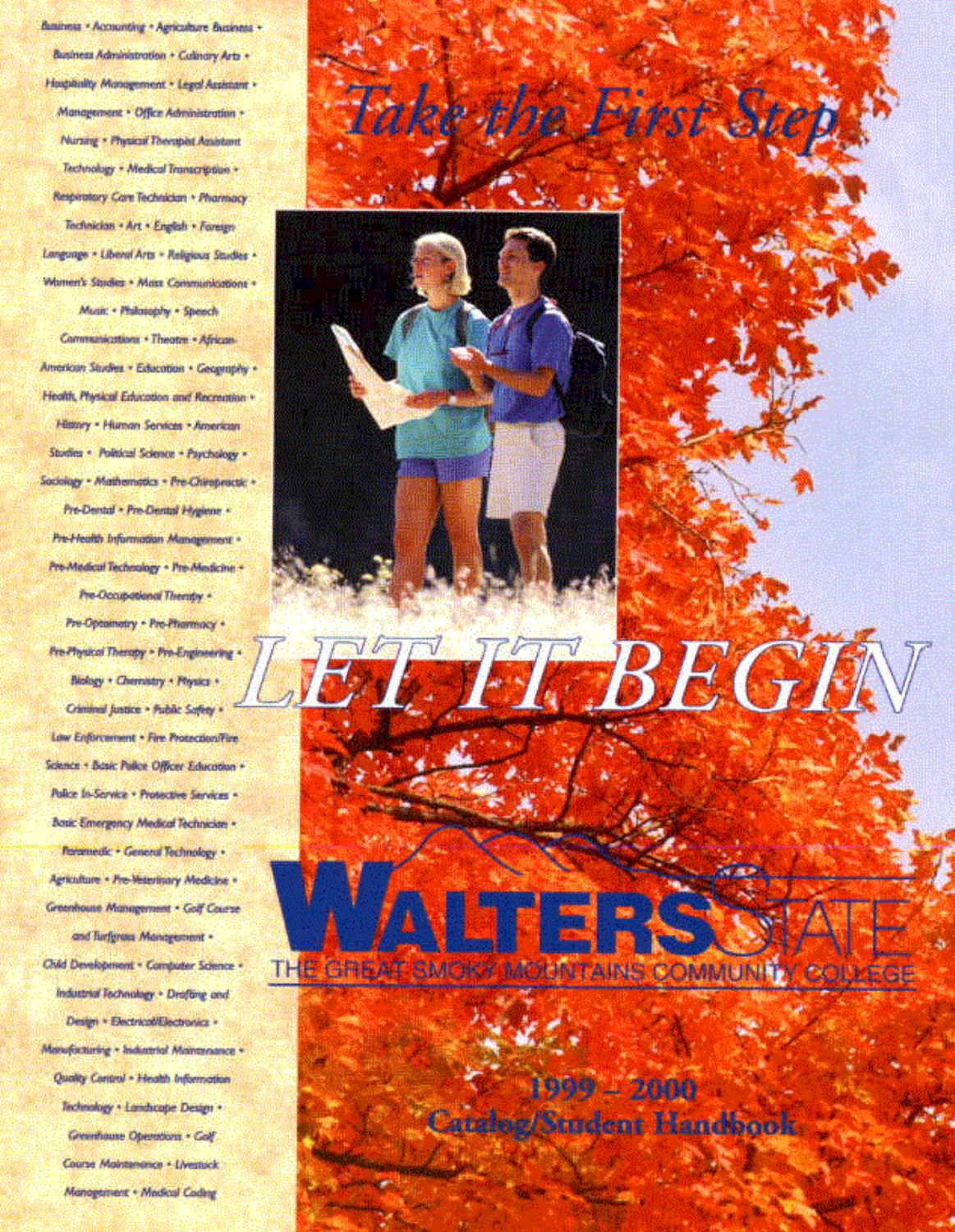# **Table of Contents**

| <b>College Calendar</b>                                                 | 2   |
|-------------------------------------------------------------------------|-----|
| <b>General Information</b>                                              | 5   |
| <b>Admissions and Records</b>                                           | 9   |
| Cost                                                                    | 21  |
| <b>Student Affairs</b>                                                  | 27  |
| <b>Community and Public Service</b>                                     | 37  |
| <b>Academic Information</b>                                             | 41  |
| <b>Course Descriptions</b>                                              | 103 |
| <b>Tennessee Board of Regents,</b><br><b>Administration and Faculty</b> | 151 |
| <b>Advisory Groups</b>                                                  | 167 |
| <b>Student Handbook</b>                                                 | 175 |
| <b>Definitions</b>                                                      | 201 |
| Index                                                                   | 205 |
| <b>Application for Admission</b>                                        | 209 |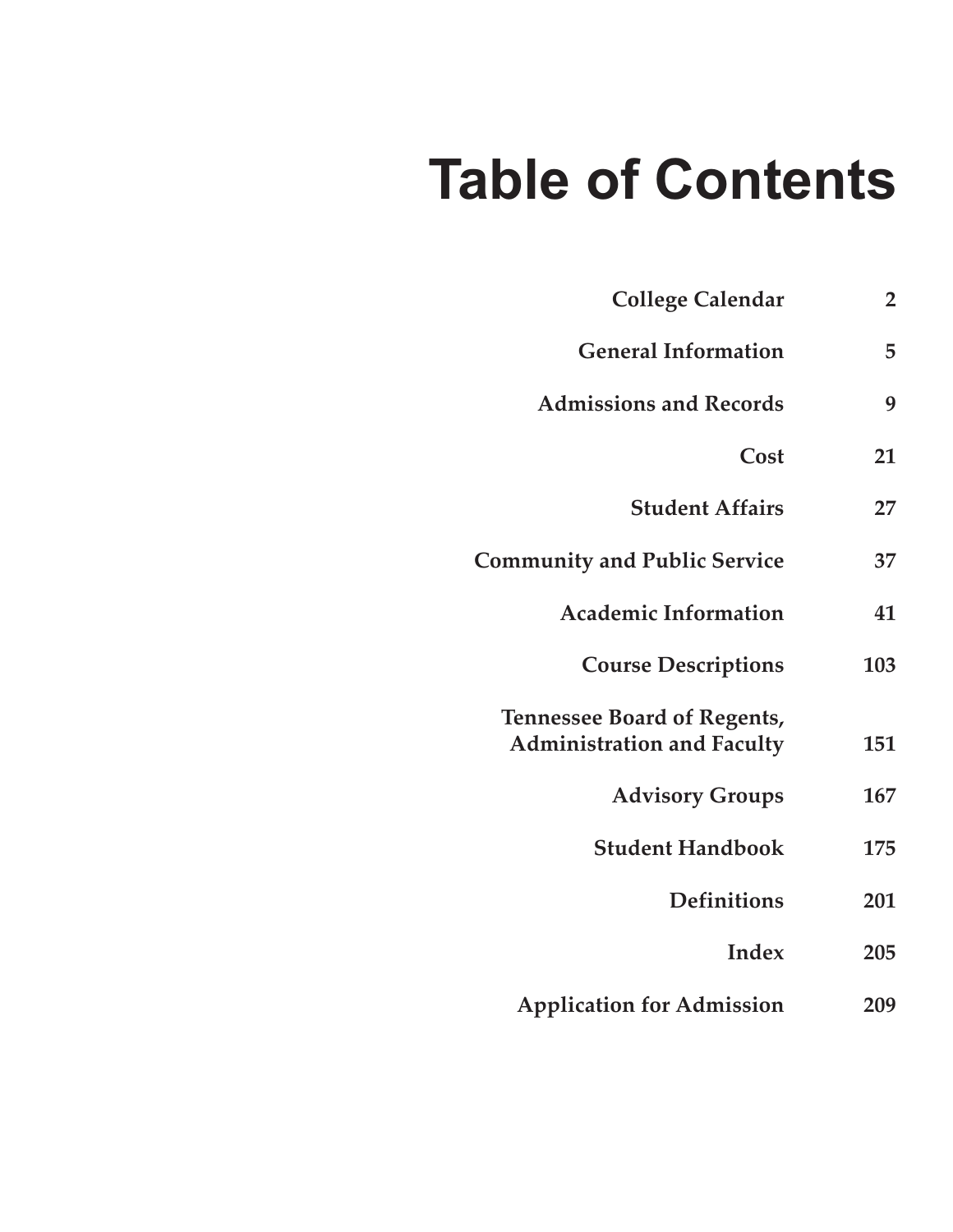### **COLLEGE CALENDAR 1999 - 2000**

#### <span id="page-2-0"></span>**FALL SEMESTER 1999**

|                                                                    | Last day to make up incomplete(s) from spring or summer 1999 semesters                                 |
|--------------------------------------------------------------------|--------------------------------------------------------------------------------------------------------|
|                                                                    | November 16 Last day for instructors to turn in incomplete(s) from spring or summer 1999 semesters     |
|                                                                    |                                                                                                        |
|                                                                    |                                                                                                        |
|                                                                    |                                                                                                        |
|                                                                    |                                                                                                        |
|                                                                    | December 13 - January 3, 2000  Christmas Holidays (college closed December 23, 1998 - January 2, 2000) |
| †NOTE: For graduation information, see page 44 in college catalog. |                                                                                                        |

#### **SPRING SEMESTER 2000**

|                                                                    | Last day to file an application for a May degree or             |  |
|--------------------------------------------------------------------|-----------------------------------------------------------------|--|
|                                                                    | (August degree if planning to go through commencement on May 6) |  |
|                                                                    |                                                                 |  |
|                                                                    | Last day to make up incomplete grades from fall semester        |  |
|                                                                    |                                                                 |  |
|                                                                    |                                                                 |  |
|                                                                    |                                                                 |  |
|                                                                    |                                                                 |  |
|                                                                    |                                                                 |  |
|                                                                    |                                                                 |  |
|                                                                    |                                                                 |  |
|                                                                    |                                                                 |  |
|                                                                    |                                                                 |  |
|                                                                    |                                                                 |  |
| †NOTE: For graduation information, see page 44 in college catalog. |                                                                 |  |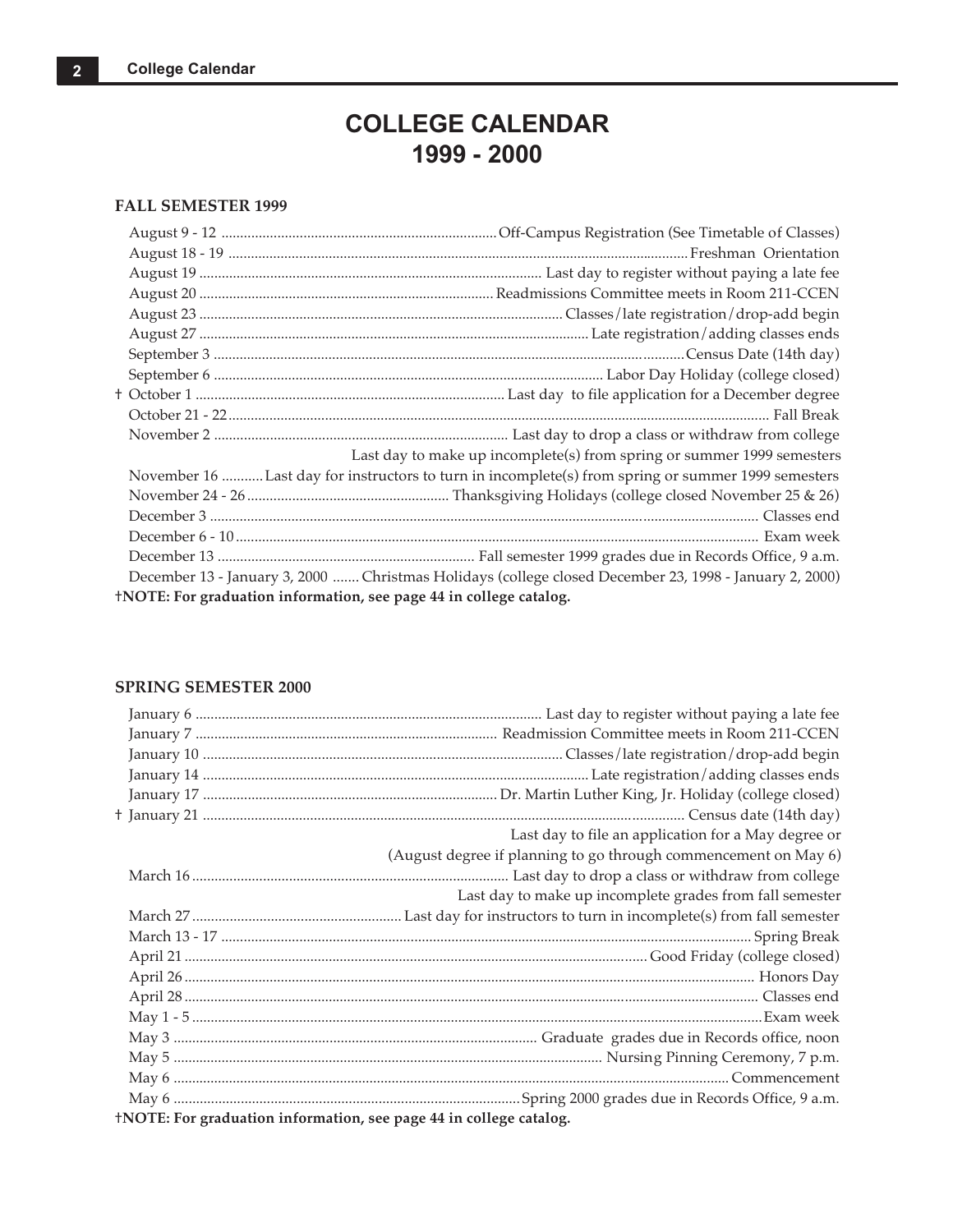#### **SUMMER SEMESTER 2000**

|                                                                    | Late registration/drop-add, 9 a.m. - 5 p.m.                            |  |
|--------------------------------------------------------------------|------------------------------------------------------------------------|--|
|                                                                    |                                                                        |  |
|                                                                    |                                                                        |  |
|                                                                    |                                                                        |  |
|                                                                    | Late registration/drop-add for these sessions, 9 a.m. - 5 p.m.         |  |
|                                                                    |                                                                        |  |
|                                                                    |                                                                        |  |
|                                                                    |                                                                        |  |
|                                                                    |                                                                        |  |
|                                                                    |                                                                        |  |
|                                                                    | Late registration/drop-add for second session classes, 9 a.m. - 5 p.m. |  |
|                                                                    |                                                                        |  |
|                                                                    |                                                                        |  |
|                                                                    |                                                                        |  |
|                                                                    |                                                                        |  |
| +NOTE: For graduation information, see page 44 in college catalog. |                                                                        |  |

NOTE: This calendar is subject to change at any time prior to or during an academic term due to emergencies or causes beyond the reasonable control of the institution, including severe weather loss of utility services or orders by federal or state agencies.